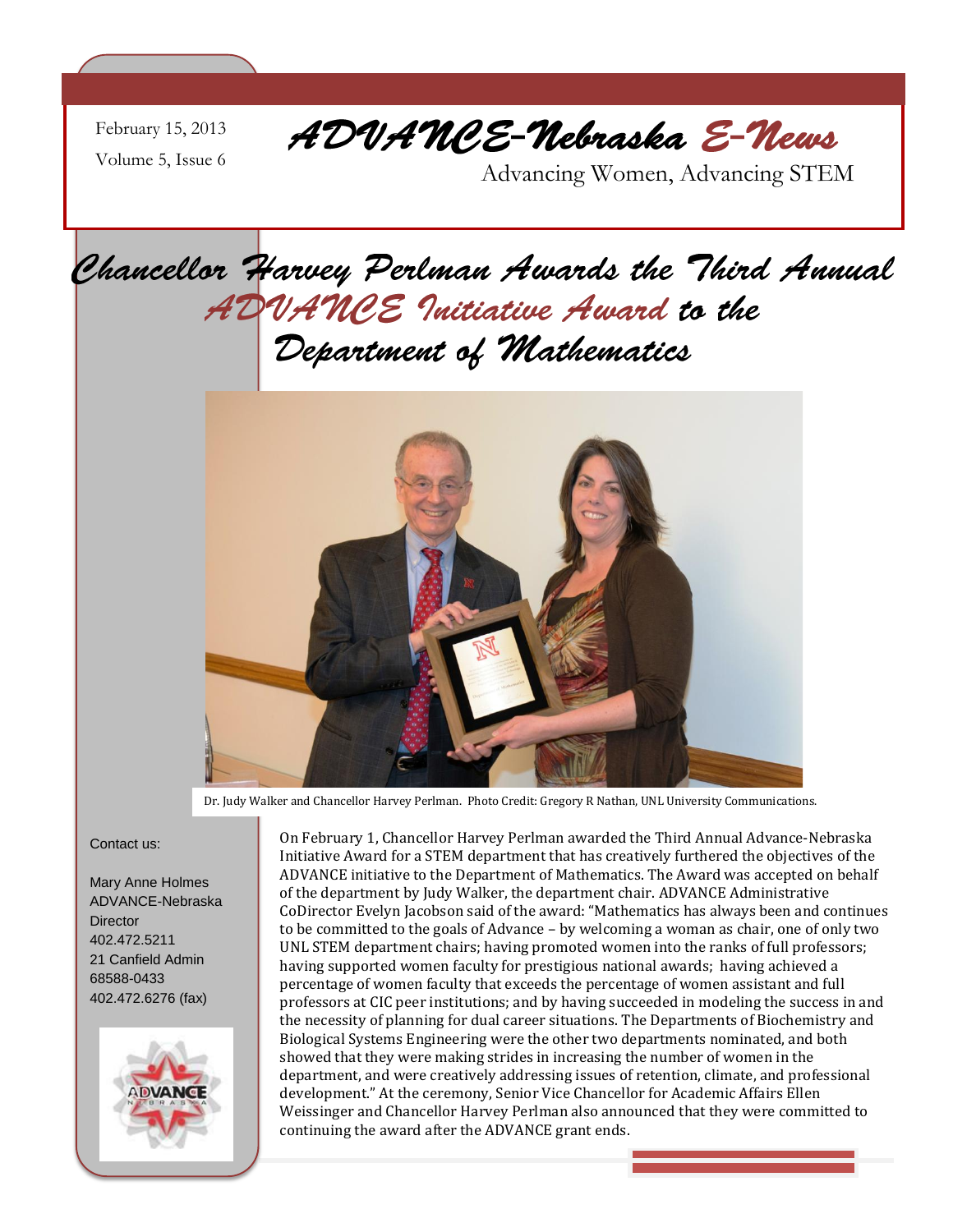### ADVANCE-Nebraska E-News Page 2 of 4



Photo by Gregory R Nathan, University Photographer

# Judy Walker's Acceptance Speech

personally can take very little, if any, credit for the work that went into making our department what it is today.

When Jim Lewis became chair of the department in 1988, he realized that the department was not all he wanted it to be. For one thing, the department was poised to award no PhDs to women in the 1980s. Further, there was only one tenured woman on the faculty. Granted, that woman was Sylvia Wiegand, who later served as President of the Association for Women in Mathematics, but still .... Jim recognized that it would be far easier to quickly make dramatic changes to the graduate program than it would be to the faculty and that, moreover, positive changes to the graduate program would have a positive impact on the environment in which current and future women faculty would work. He therefore set out to change the profile of our graduate program. He built support among the faculty, including strong support from Roger Wiegand and John Meakin, and this transformation became one that the entire department supported. The changes had a profound effect, but they sound simple: the faculty, mostly men, started actively encouraging strong female undergraduates to consider going on to graduate school; they ensured that applications from qualified women to our graduate program were given careful consideration; and they provided personal mentoring to help women succeed in the program. The department hosted luncheons for women speakers in our colloquium series, and they studied the graduate exam requirements to ensure there were no artificial barriers that might discourage female students (or any students, really) from being successful in our program. Most of all, the department adopted a culture of providing a supportive atmosphere for qualified students in the belief that if one brings qualified people into a supportive environment and expects them to succeed, they will.

The dramatic transformation of our graduate program took significantly less than a decade to achieve. Indeed, not only did the department start awarding a significant proportion of its PhDs to women, but it actually awarded more PhDs to men in the 1990s than it had in the 1980s. So these changes had a positive effect for everyone. Of course, changes to faculty demographics happen much more slowly, but the point is that the supportive atmosphere of our graduate program has also helped the department to recruit and retain women faculty. I was hired in 1996, and I can personally attest that the culture of the graduate program was a big part of why I wanted to join the faculty here. I was also part of a dual career hire. Indeed, the department now has eight women on the faculty and six of us have partners who are also faculty at the university (five in the math department). In addition, Lucho Avramov, Dale Jensen Chair of Mathematics, came to UNL from Purdue with his wife Zoya, who is now a professor in the School of Biological Sciences. I also think it is important to note that the positive inertia regarding women in our department did not stop when Jim stopped being chair: four of the women currently on our faculty were hired by John Meakin, who was chair for the nine years between Jim and myself, and hiring Yu Jin was one of the first things I did when I became chair just over a year ago.

With the support of the entire department, our women graduate students and our women faculty are accomplishing great things. Roughly 40% of our recent PhDs have been women and they're going on to great positions. My colleague Petronela Radu is currently in Ireland on a Fulbright Fellowship; Carina Curto was named a Sloan Fellow in 2011 and is spending the current academic year on a Woodrow Wilson Career Enhancement Fellowship. Brigitte Tenhumberg and Petronela Radu were both tenured and promoted effective this academic year, and our faculty have given Christine Kelley a strong recommendation for promotion and tenure.

I'm proud to be part of the math department; I'm honored to lead it; and I'm humbled to accept this award on its behalf. Thank you.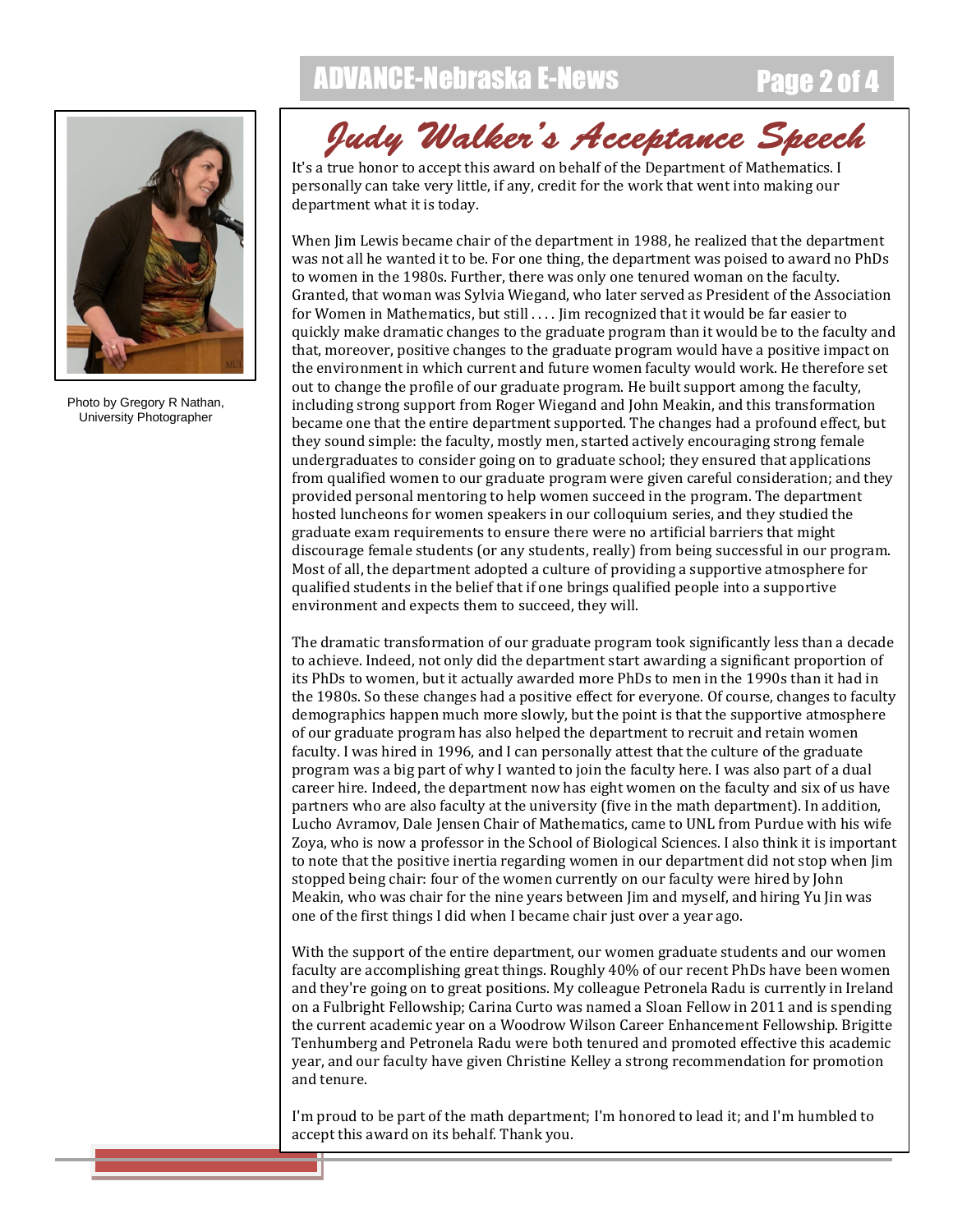## Changing the Culture: John's top ten factors that matter

(with apologies to Dave Letterman and a lot of other people)

Facilitating the kinds of cultural change, institution-wide, that will enable the work initiated by the ADVANCE grant to continue beyond the life of the grant requires an examination of many factors that impact how the institution goes about the business of recruiting and retaining a strong, diverse faculty. Changes in departmental and institutional climate can certainly be made and have been made in several departments across campus - and there is no doubt that *this* kind of climate change is a result of human intervention. Below is one faculty member's personal list of some of the important factors involved in changing or strengthening the culture to enhance the goal of diversifying the faculty. This is not an ordered list, it is not intended as a complete list, it is not endorsed by any committee or informed by any rigorous research, it is simply based on observations of successful policies and practices that others have implemented. The list is intended to stimulate discussion.

- **Leadership matters**, at the campus, college and departmental levels committed leadership sets the agenda and encourages the kinds of changes needed to implement the agenda.
- **Institutional support matters** e.g. financial and administrative resources to support a dual career initiative, just one of many factors of importance to the goal of diversifying the faculty.
- **Championship matters** committed faculty willing to devote energy to the issue, and willing to form a partnership with administration to have an impact.
- **Transparency matters** having clearly defined and understood policies and procedures for things like faculty searches, periodic reviews, and equitable distribution of resources and assignments of faculty workload.
- **Climate matters** promoting a supportive and inclusive environment that encourages strong and diverse applications and provides support to qualified people to be successful. Most of us would agree that we want to hire the strongest possible people for positions that become available: a supportive and inclusive climate encourages applications from a strong, diverse applicant pool, enhances success for everyone, and encourages qualified people to build their careers here.
- **Articulation matters** clearly articulating benefits and imperatives and best practices in promoting the agenda, understanding and articulating the national imperative for this agenda.
- **Recognition matters** recognizing, rewarding and celebrating success, recognizing contributions to all aspects of the department's mission.
- **Faculty buy-in matters** requires all of the above and is essential if the goals are to be achieved.
- **Research and scholarship matters** there is a lot of research and literature about issues involved in diversifying the faculty - such as understanding and minimizing the effect of implicit (and explicit) bias, and many other factors involved in the process of recruiting and retaining a diverse faculty.
- **A broad perspective matters** extending the focus beyond faculty recruitment and retention to include diversifying the student body at both the graduate and undergraduate levels.







Photos by Gregory R Nathan, University Photographer